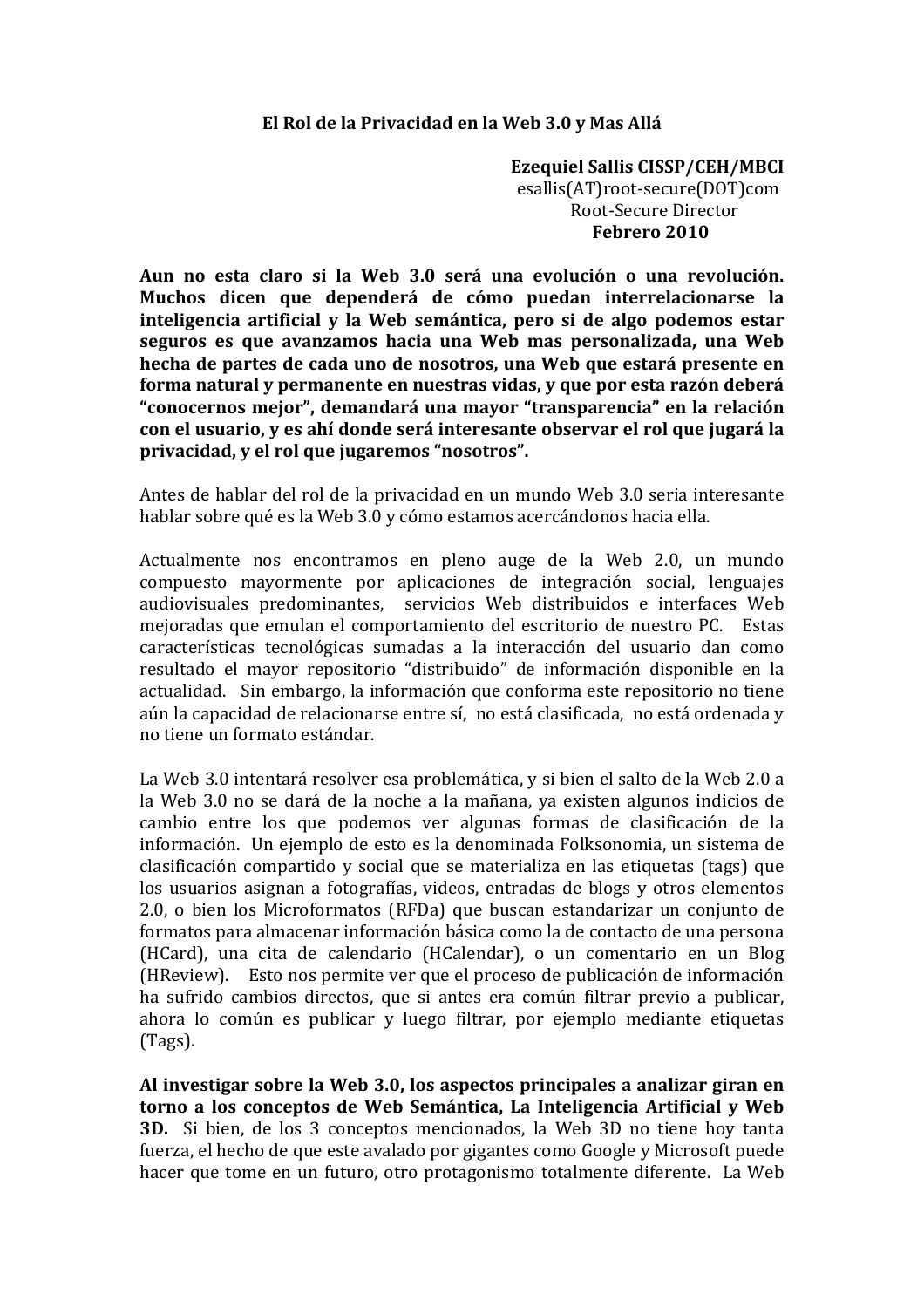Semántica es quizá el concepto más presente a la hora de hablar de Web 3.0, ya que como dijo Tim Berners-Lee, dotaría a las páginas Web de un significado, siendo estas verdaderos "socios cognitivos". La Web semántica se basa en la idea de agregar metadatos semánticos y ontológicos para proporcionar de manera formal un significado y una relación a los datos, creando una Base de Datos en la Web (DataWeb) que permita una interrelación entre datos estructurados y semi estructurados.

Los elementos que componen estas estructuras son entre otros:

- XML que aporta la sintaxis superficial para los documentos estructurados.  $\bullet$
- XML Squema que brinda el lenguaje para definir la estructura de los documentos XML.
- $\bullet$ RDF que es el lenguaje encargado de describir que representan los datos en base al vocabulario de clases y propiedades que le brinda el RDF Squema.
- $\bullet$ **OWL** que tiene el obietivo de facilitar aun mas el lenguaie de marcado construido sobre RDF y codificado sobre XML, agregando mas vocabulario para la descripción de propiedades y clases.
- **SPARQL** que es el lenguaje que utilizaremos para realizar las consultas sobre RDE.

Si bien esto puede parecer complejo, esto hará que el contenido Web deje de ser comprensible únicamente para los hombres y, que mediante lenguajes y estructuras, pueda ser comprendido por maguinas para que sean ellas quienes a través de la inteligencia artificial puedan acceder y facilitar la obtención de conocimiento a los hombres. Es aquí, en la relación entre la Web Semántica y la Inteligencia Artificial, donde los investigadores coinciden que se lograría un verdadera revolución y no solo un evolución.

Si comenzamos analizando la problemática que afecta a la privacidad en el contexto actual del mundo Web 2.0, son múltiples los ejemplos que podríamos mencionar. Aún recuerdo el notorio carácter mediático que han tenido las idas y vueltas en torno a la política de privacidad de Facebook en el pasado 2009, o bien las entradas en blogs especializados que dan cuenta de las múltiples vulnerabilidades que son explotadas en aplicaciones Web 2.0, y como estas permiten el acceso a la información sensible de los usuarios, distribuven código malicioso o generan spam. *;* y que hay de los aspectos asociados al factor humano?, al que siempre nos referimos como el eslabón mas débil en la cadena de la seguridad de la información. Este factor, que muchas veces por desconocimiento, coloca más información de la que se debe en el perfil de Facebook, o sube aquella foto a Flickr de la que luego se arrepentirá, o que es victima de cuanto engaño esté dando vueltas en la Internet

Más allá de las problemáticas asociadas a aspectos legales o bien a aspectos técnicos y funcionales, nos encontramos con que falta una pieza, quizá una de las mas importantes en lo que respecta a la lucha: "Web 2.0 vs. Privacidad de la información".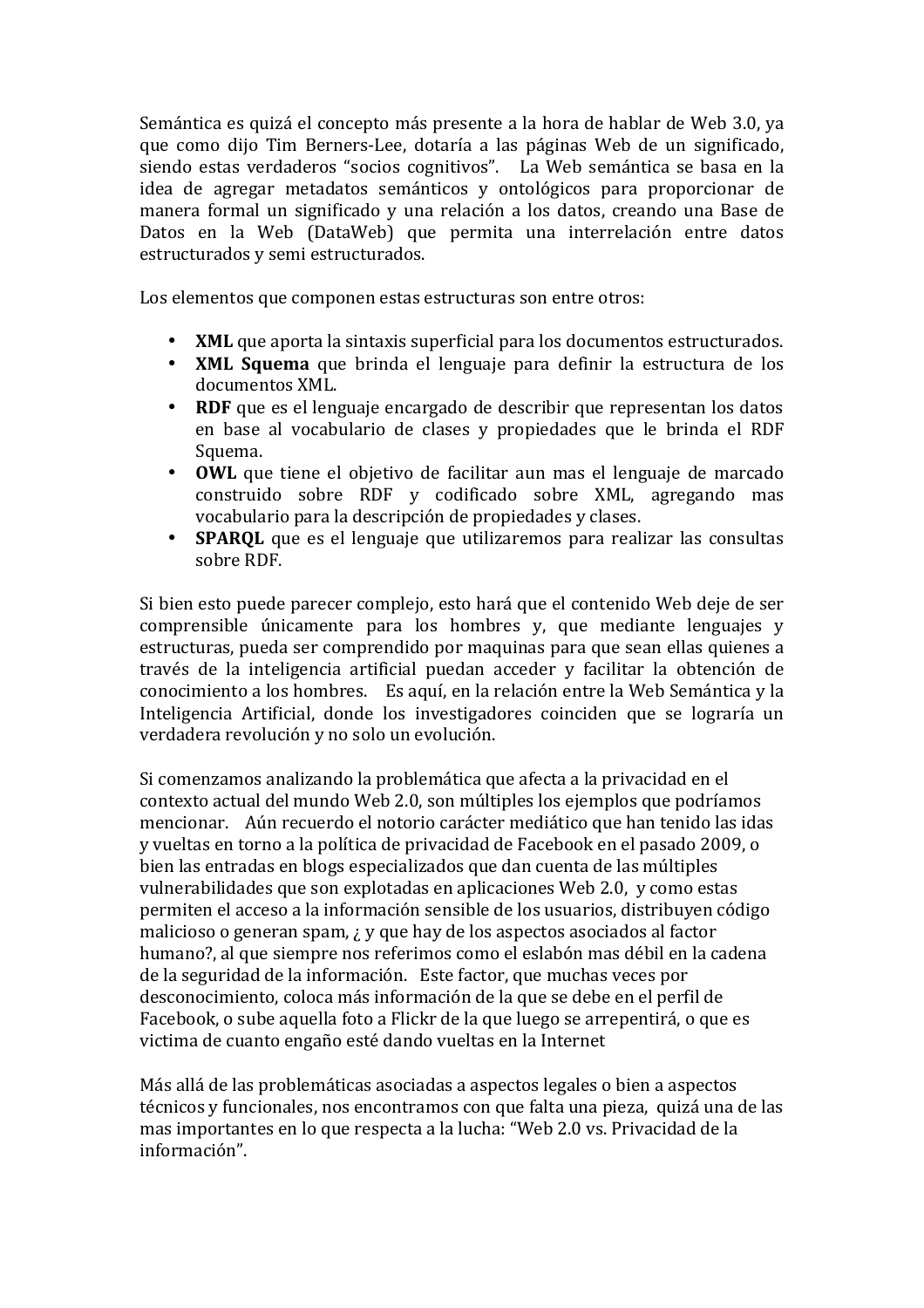¿Nos hemos detenido alguna vez a pensar que la Web 2.0 se convirtió en un fenómeno social al que la tecnología solamente brinda un entorno adecuado?

¿Nos hemos preguntado alguna vez cual es la expectativa de privacidad que tiene un integrante de la "generación Y" respecto de la expectativa que tiene un integrante de la generación de los "Baby Boomers"?

¿Nos hemos puesto a pensar que mientras muchas empresas controlan y regulan el acceso por la red corporativa a la redes sociales, la telefonía movil crece en todos sus aspectos (Inteligencia, Prestaciones, Ergonomía, Ancho de Banda) brindando al usuario la posibilidad de acceder igualmente a la misma en su horario de trabajo desde su teléfono móvil?

¿Acaso creemos que un fenómeno social de estas características puede ser resuelto únicamente con controles técnicos?

Creo que tenemos un problema, y es que el árbol nos tapo el bosque una vez mas.

Ahora bien, ¿que podemos decir entonces de la privacidad, cuando esta se aplica al mundo Web 3.0?

Ya que este modelo requiere de una relación con el usuario mucho más "transparente y abierta", según lo que hemos visto anteriormente, en la que el usuario tiene que estar dispuesto a "dar" para "recibir". ¿Cuales serán entonces los principales problemas que afectaran la privacidad de los usuarios?

Sin dudarlo, el conflicto que existe actualmente con la privacidad en el mundo Web 2.0 se agravará, dado que el papel que tendrá la Web 3.0 en la sociedad de la información, será aun más relevante.

## La información que estará en juego tendrá otro valor, estará un escalón mas arriba, ya que no será simple "información" sino que será "conocimiento".

El acceso y la administración del conocimiento se darán desde múltiples dispositivos y en múltiples entornos, los cuales posiblemente abran nuevos vectores de ataques hasta hoy impensados.

Algunas de las investigaciones recientes en el tema de la privacidad en el mundo Web 3.0 indican que, dada su forma de funcionamiento, hay mucho que deberá "cederse" al respecto, pero a cambio se obtendrán mayores beneficios, ¿Como podemos interpretar esto? ¿es el fin de la privacidad en Internet? ¿Para ser parte del mundo Web 3.0 deberé ceder todo mi espacio privado-virtual? No creo que eso deba ser necesariamente así, pero definitivamente el rol que ocupa hoy la privacidad en Internet dará un giro interesante.

En lo personal creo que la privacidad en la Web 3.0 es un punto que debería tenerse en cuenta desde el diseño de sus componentes funcionales y técnicos,